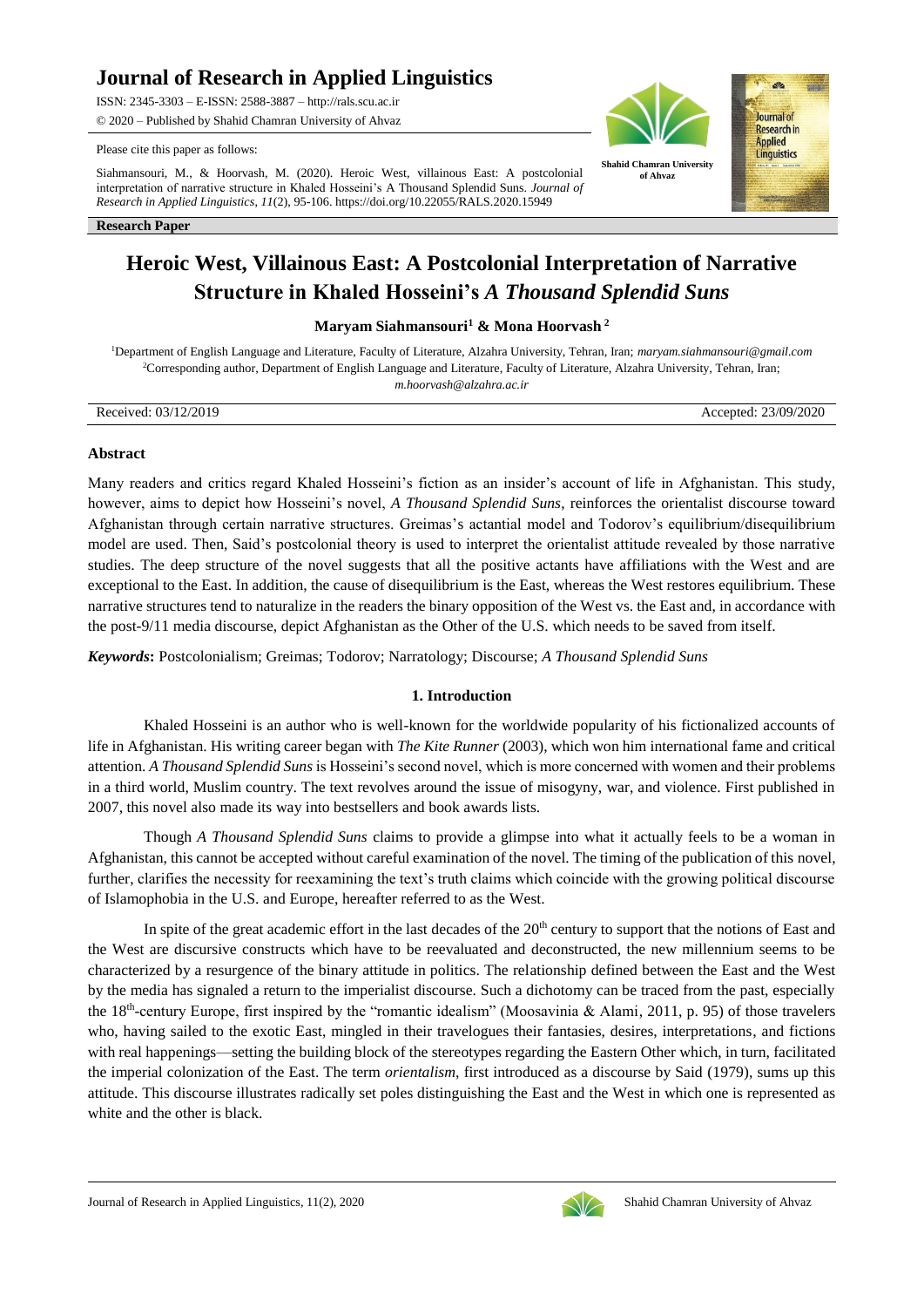Recently, this discursive gap has widened by the clashes between the Middle East and the U.S., culminating in the 9/11 catastrophe, which fed the discrepancies between these two worlds, refreshed daily by the media's account of the American army invading and occupying Afghanistan regarded as a haven to the new, dangerous Eastern Other. Thus, when we talk about the East, we mainly refer to this new orientalist attitude toward the Middle East as represented by the Western political and media discourse as the binary opposite of the West.

This inspired us researchers to explore the binary oppositions of the orientalist discourse existing in *A Thousand Splendid Suns*, as a bestseller novel, so as to show how even an Eastern-born author can be susceptible to the cultural force of the powerful orientalist discourse. This study seeks to demonstrate how the narrative structure, analyzed through Greimas' actantial model and Todorov's narrative theory of equilibrium/disequilibrium, naturalizes the violent opposition of the West vs. the East.

These two models show how the narrative of the novel categorizes different forces, agents, and actants as either progressive or regressive. There are actants and forces which play constructive roles in the narrative, winning the sympathy of the reader with their heroism, bravery, and humanity, whereas there are other forces and actants which are destructive and antagonistic, embodying violence, chaos, and inhumanity. These narratological models significantly show that almost all the progressive forces are affiliated with the West and the Western values, whereas the East and the Eastern values are represented as mere regressiveness. To understand why such a result is achieved, we need to step beyond narratology.

The structuralist attitude takes for granted that the binary oppositions it reinforces are constructs which can be challenged if regarded with a deconstructive, poststructuralist view. Therefore, in this study, the findings of the narratological analysis of the novel are interpreted with the postcolonial insights originally offered to show how these constructed narrative structures distort and diminish the readers' understanding of the East, not as a multiple entity but as a fixed set of stereotypes.

Postcolonial consciousness makes it necessary to critically analyze the constructed reality about the East in this and other literary works. Such studies lay bare the narrative mechanisms that lead to the validation of the orientalist discourse, as a way to raise the unsuspecting readers' consciousness. Thus, the significance of the present study is not in its recognition of the narrative forces and actants at work in *A Thousand Splendid Suns*, but in uncovering how these narrative structures naturalize and reinforce the existing orientalist discourse of Self/Other which aims at justifying the West for its violent manipulation of the Middle East, specifically Afghanistan.

#### **2. Literature Review**

The critical reception of Hosseini's fiction is mainly dependent upon his debut novel, generally ignoring his second work. Yet, that body of critique is split in two different trends. Many critics of *The Kite Runner* have valorized the author for offering the Western reader a humane view of the Afghan people, for depicting sympathetic and heroic protagonists who transcend ethnic and international dichotomies, and for raising consciousness about the sufferings of his countrymen (Ahmad Pir & Vats, 2017; Kohistani, 2005; Parveen, 2015; Sadat, 2009). However, there are critics who have scrutinized Hosseini's view of Afghanistan as affected by the media and discourse of the West (Edwards, 2015; Hunts, 2009; Guar & Gunwant, 2016).

Yet, the number of the studies which have paid critical attention to the author's second novel are quite limited. Shapiro (2010) has argued that the novel reflects the representations of the Afghan women in the *New York Times*. Themes of male domination, sexual abuse, body coverings, restriction, among other themes, are common between the novel and *New York Time* articles from 2007-2010. This study is an evidence to confirm the influence of media on the narrative.

Resistance of the female characters to the patriarchal society is the subject of Gordan's (2013) study. She praises Laila, the protagonist, as a heroine who can create her own identity without attributing it to men. What this study fails to consider is that this heroine's characterization does not shed light on the actual resistance experienced by the Afghan women in their own country. The current study shows Laila's resistance is only fulfilled with the interference of the American forces.

Bluemental (2012) finds the concept of homeland in Hosseini's novels challenging. She believes that in the second novel, the ideology of homeland is reconstructed because the dynamic characters find peace in a combination of

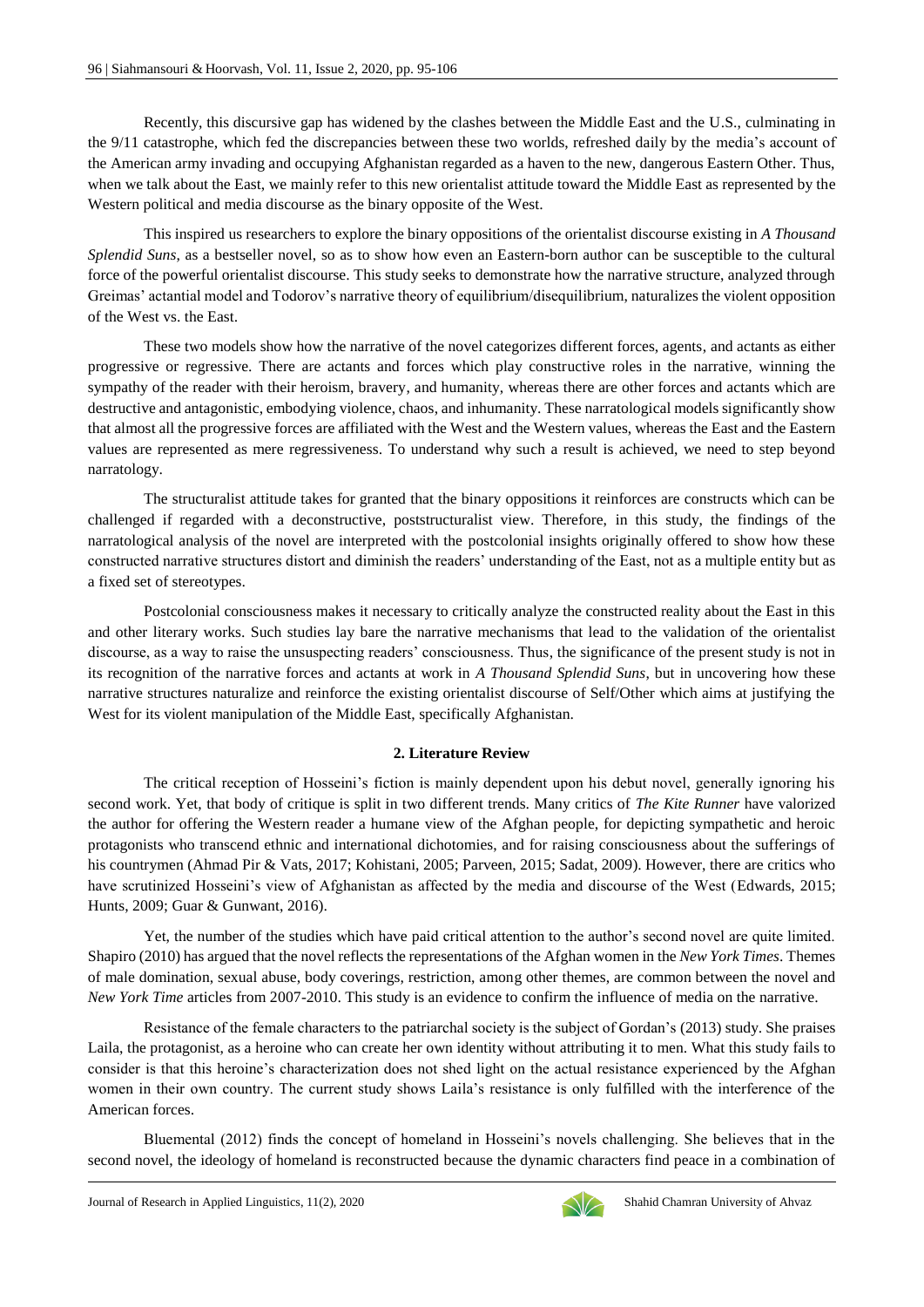both Eastern and Western values. But Bluemental's (2012) study does not account for the fact that this reconstruction is achieved through military interventions and orientalist discourse.

It is evident that the underlying narrative patterns of *A Thousand Splendid Suns* have never been studies for the kind of ideology they propose to the readers. By distinguishing the elements that make up the narrative, it becomes possible to, first, recognize and, then, to deconstruct the orientalist attitude at work in the novel. This is exactly what we intend to achieve

#### **3. Methodology**

This study is a library research, relying on a textual analysis of the novel *A Thousand Splendid Suns* through Greimas' actantial model and Todorov's model of equilibrium/disequilibrium. The structuralist findings of this analysis will, then, be examined through the poststructuralist lens of the postcolonial theory.

Narratology has roots in the structuralist approach to literature that considers the structure or langue prior to parole or utterances. Accordingly, narratologists try to focus mostly on the underlying structure of a narrative than to analyze the content of a text. Greimas and Todorov were both influenced by Vladimir Prop and Claude Levi-Strauss, among others.

Rimmon-Kenan (2002) explains that, in any scientific methodology, there is a "necessity of reduction" and Greimas's method is "to reduce characters to action" (p. 36). Greimas (1987) discusses the narrative structure through the action/character narrative units called actants. Each narrative partakes of, at least, one of the following sets of actants: subject/object, sender/receiver, helper/opponent. Greimas (1977) maintains that the important feature constituting the subject-actant is the modal "want" (p. 30). Subject is the one who desires to be or to have something. Therefore, another actant is introduced: Object, that which is desired. Subject is the character going on a quest to achieve an object. Greimas (1977) defines sender as one who provokes the subject to go on a quest, and receiver as one who benefits from this quest. The helper actant is the aiding character, event, or even abstract idea, whereas the opponent is a threatening character who tends to prevent the subject (hero) from accomplishing the task, "a character of confrontation and struggle" (p. 32).

Therefore, the narrative consists of three axes: The axis of desire which relates the subject and the object, the axis of knowledge (also referred to as the axis of transmission or communication) which includes the sender and the receiver, and the axis of power (or the axis of conflict) which defines the relationship between the helper and the opponent with the subjects (Hèbert, 2020). Figure 1 presents a schematic view of this model (Rimmon-Kenan, 2002):

|  |  | sender $\rightarrow$ object $\rightarrow$ receiver |
|--|--|----------------------------------------------------|
|  |  |                                                    |
|  |  | helper $\rightarrow$ subject $\leftarrow$ opponent |

#### *Figure 1.* Actantial Model

These sets of actants help discover the deep structures that make meaning in the text. It is significant that this model literally consists of certain binary oppositions "into which all actants can be fitted, and which will generate all the actors of any story" (Moto, 2001, p. 75). Therefore, the actantial model will lay bare the conceptual and thematic binary oppositions that rule the world of the text.

Whereas Greimas' model prioritizes agencies through character-action relationships, Todorov's model focuses on the states of affairs in the narrative and how actions and events help define the relation between these different states. In his study, Todorov (1971) proposes that what makes a narrative is alteration of the events toward a better or worse state, each action acting as a "condition" for bringing up the next action; therefore, the main features of a narrative are "succession" and "transformation" of events (pp. 38-39).

Doing a structural analysis on *Decameron*, Todorov (1971) induces a common pattern ruling all tales. He expresses that each tale begins with a state of balance and ends the same, which he calls equilibrium. This moment is followed by disequilibrium (1969). The possible chain of events that can shape a narrative are (1) phase of equilibrium

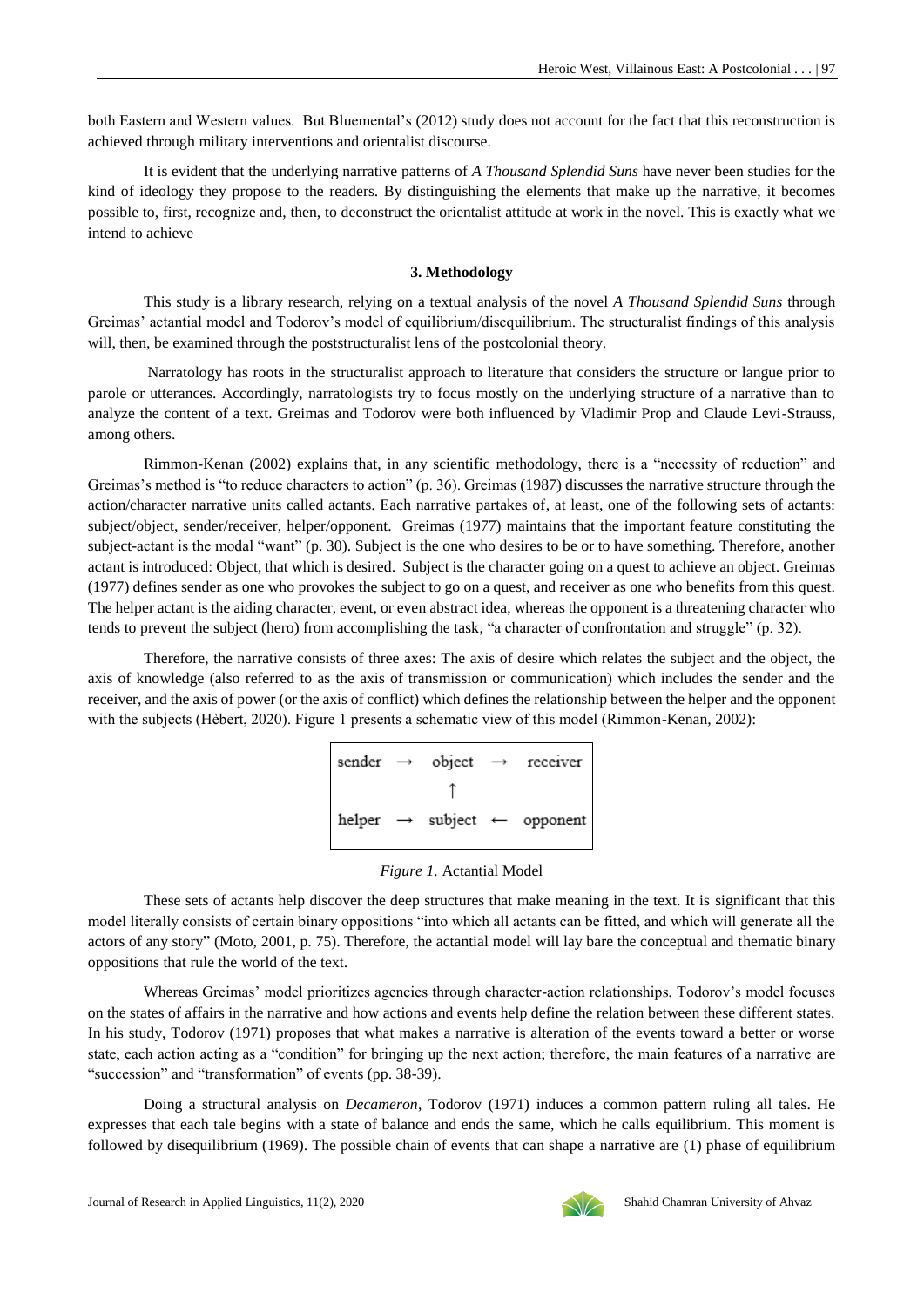or balance, (2) equilibrium is ruined, (3) a character (mostly the hero) is aware of the breakdown, (4) the character (hero) seeks to gain the peaceful moment back, and (5) the equilibrium is restored (1971).

A combination of these two narratological models helps cover different aspects of the narrative: characters, actions, and succession of events. These narratological models unravel in the novel a tendency to give positive agency and progressive presence to elements which are affiliated with the West, while casting the East and the Eastern values in negative and chaotic lights.

This astonishing result hints to the presence of the orientalist discourse in the novel analyzed by the use of Said's postcolonial theory of orientalism. Said (1994a) defines imperialism as "the practice, theory, and the attitudes of a dominating metropolitan center ruling a distant territory" and believes that colonialism "is almost always a consequent of imperialism" (p. 9) as "a specific ideology of expansion" (p. 186).

Aside from referring to the period after colonization, postcolonialism implies the inversion of the longestablished binaries in order to give voice to the minorities. Since the Renaissance, the Western humanist and rationalist philosophy has claimed to be "the best" (Gandhi, 1998, p. 50) for the whole world, posing as the holder of knowledge and objective truth. The humanists excluded non-European knowledge from the study of humanities in the West. Postcolonial studies are critical of this Eurocentrism and exclusion of non-European knowledge. They took it upon themselves to study and define the East, thus constructing an ideology of the East that has made a false and distorted identity for both the East and the West.

In his significant book *Orientalism*, Said (1979) emphasizes that the negative image of the East in the world is the result of the West's construction of it, not the truth of the East. He offers postcolonialism as a way to challenge Eurocentrism in knowledge and philosophy. Hutcheon (2001) admires *Orientalism* for evoking the academic world to study imperialism; she classifies the book in the realm of literary and cultural history. In contrast to traditional historians, Said (1979) has tried to delegitimize the discourse of orientalism represented by the West, through an insistent and repetitive style of writing, aiming for a deconstruction of colonial discourse that resulted in the construction of the Orient.

Different countries have acted as imperial forces through history, America being the most recent and still dominant. Although almost all previously colonized countries have declared their independence since the beginning of the 20<sup>th</sup> century, colonialism has survived in another form: neocolonialism. According to Young (2001), this means that these newly independent countries have remained dependent on the colonizing countries, specifically in terms of economy. Therefore, the role of the imperial powers has become more hidden, but still effective.

Whereas the academia may now claim to be fully aware of the culturally constructed nature of these notions, the general public is not. Said's criticism is still relevant and probably more so after the 9/11 political rhetoric of Islamophobia that still continues to shape the public understanding of their relationship with the Other of this political discourse, the Middle East, which is now the Orient.

Eventually, Said invites authors to resist this ideological imperialism and affect the established culture; writers should write in a way to shake or break these established stereotypes. Whereas, on the surface, the readers may regard Hosseini's novels as examples of such writing, the analysis of the deeper layers of meanings in *A Thousand Splendid Suns* demonstrates that the orientalist discourse is at work in shaping this novel, as well. Narratological reading of the novel helps uncover these problematic deeper layers.

#### **4. Discussion**

# *4.1. Actants in A Thousand Splendid Suns*

Greimas' actantial model helps clarify how the characters of *A Thousand Splendid Suns* are arranged in oppositional clusters which shape the understanding of the reader regarding the meaning of the text. Because "any real or thematized action may be described by, at least, one actantial model" (Hѐbert, 2020, p. 81), investigating the binary oppositions proposed by the actants can help reveal the powers at work in the novel.

The main quest in this novel is Laila's endeavor to reach freedom and bring about progressive changes in her life, including her defiance of the norms of sexual relationship in her society, her attempt to escape the violence inflicted

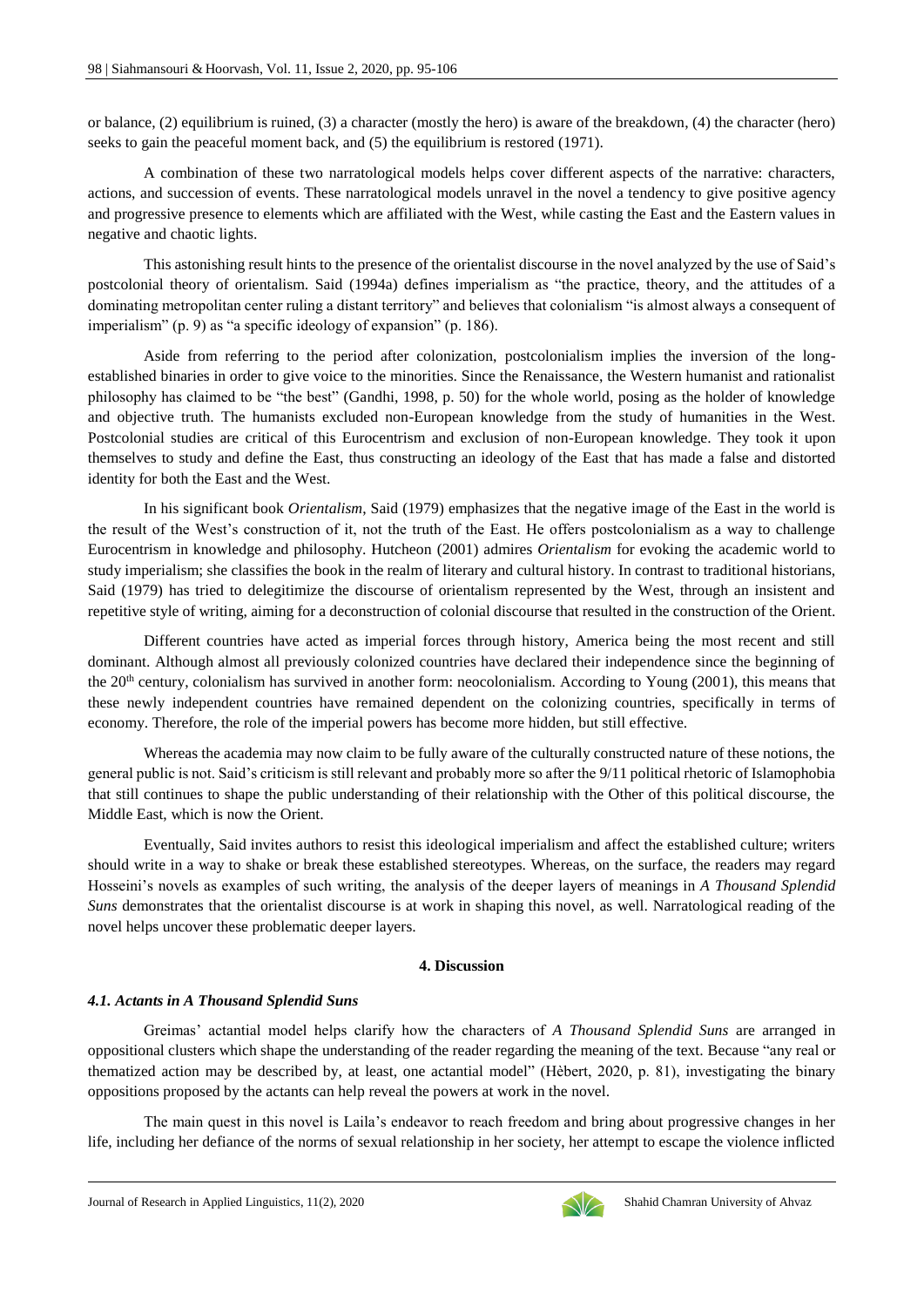on her by her husband, Rasheed, and, by extension, her desire to resist gender discrimination experienced by the Afghan women. Based on Greimas' narrative model, Laila is the subject, the heroine, who wishes to make progress. Early in her narrative, we see how under the influence of her father, she has a desire for progress. Yet, the novel does not initially offer this theme as its main quest.

In the beginning, we become familiar with Laila's love story which, according to Greimas, can be regarded as a basic actantial schema, with the lover as subject and sender and the beloved as object and receiver. Thus, in the initial love story in Laila's life, her sweetheart Tariq is the lover and she is the beloved, so her first actantial place is that of the object and the receiver. But as Tariq leaves and Kabul is bombarded, she is violently cast out of being the object into being the subject, searching for a way out of the situation she is caught in. She resists the attention Rasheed shows her, avoiding another romance narrative, and focuses on doing what is necessary to save herself and her illegitimate child. It is even in that spirit that she eventually accepts to marry Rasheed, as a subject searching for a way to change her fate, rather than an object of love. What she desires at this stage is safety, but later, as Rasheed's mistreatment of her and her daughter escalates, the object of her quest turns into freedom.

The characters or forces that help Laila to reach these goals are the helper actant. The most obvious helper is Mariam, Rasheed's other wife, who seems to have no desire or dream of her ow, and sacrifices her life to help Laila run away. Coming from a family in which the father has several wives and her mother is a working-class, submissive woman, Mariam seems to be incapable of living a free and progressive life herself, but she selflessly kills Rasheed to facilitate the educated, middle-class Laila's escape with Tariq, another helper. But even after Laila and Tariq run away and start a peaceful life in Pakistan, Laila's quest is not over yet. That is why it can be understood that the initial romance narrative is not the main narrative in this novel because, in that case, the reunion of the lovers would have been the end of the narrative. But Laila's peace and fulfillment is not attained before she returns to Afghanistan and starts her social work, rebuilding an orphanage and becoming a teacher for girls. Her object eventually is not just freedom or even love, but a social life which would result in progress, especially for women. And, this final stage of her quest is only made possible after Afghanistan is taken over by the U.S. army, the ultimate helper. The narrative seems to suggest that, after the defeat of the Taliban, the occupation of Afghanistan by the U.S. army is actually a ray of hope that can promise reform and progress.

Rasheed, the most evident opponent, is the one who most actively robs Laila of her wishes and her liberty. A true Pashtun, he is the epitome of misogyny and oppression in the novel. That his mistreatment of Laila, her daughter, and Mariam is supported and facilitated by the rule of the Taliban creates a deep connection between the two. It is not only Rasheed's individual oppression that frustrates Laila's attempts at escape, but it is often the Taliban forces and laws that block her way, even when she is successful at bypassing Rasheed. The violent abuse inflicted on Laila comes from both Rasheed and the Taliban militants.

The process of fighting with patriarchy and gender discrimination starts with Laila's awareness of women's rights through her father's indoctrinations. A pro-Western man, the father teaches his daughter ideas which enable her to act as a subject. So, it can be said that her progressive education is the quality in Laila that makes her eligible to go on a quest and can be regarded as the sender.

It is true that the receiver of the benefits is Laila herself, but she is not the only receiver in this narrative. As a teacher of women in the end of the narrative, Laila becomes a positive force in helping the women of the society. Therefore, the receiver includes all Afghan women by implication.

The schematic summary of the actantial model for the novel can be seen in Figure 2:

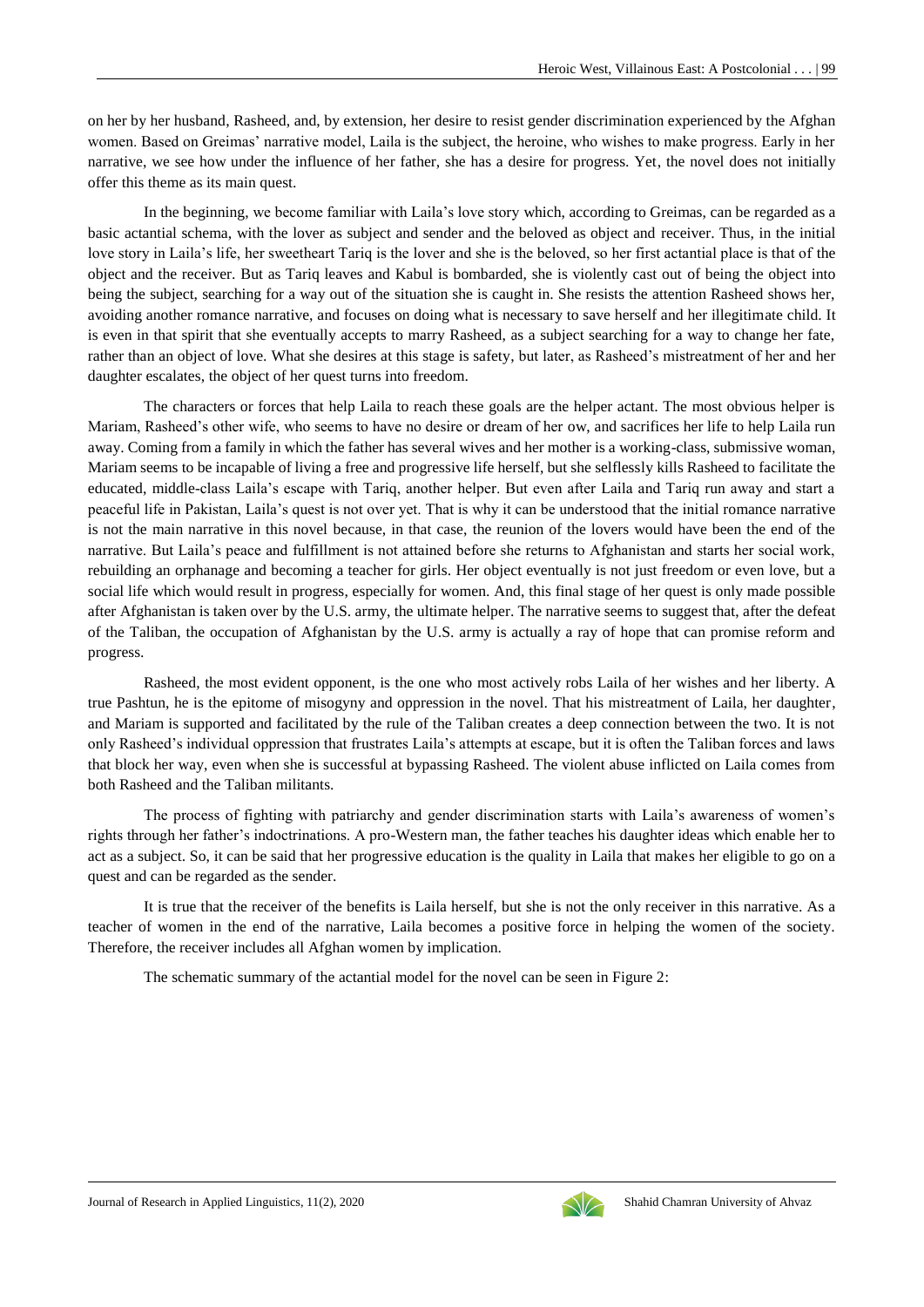

*Figure 2.* Actantial Model for *A Thousand Splendid Suns*

Whereas the desire of Laila for progress is, indeed, valid and significant, the way the quest from this desire is facilitated and achieved shows that the binary opposition governing this text is that of the West vs. the East. Paying attention to the axis of knowledge and the axis of power reveals the hidden political discourse.

# *4.1.1. The axis of knowledge*

Knowledge is a governing power. In orientalism, the production of knowledge by the West about the East has resulted in the perpetuation of the colonizing mindset. Although the 20<sup>th</sup> century was characterized by the anticolonial discourse and the independence of many ex-colonies, the 21<sup>st</sup> century saw a return of both the discourse and the attitudes of colonization. The reluctance of the U.S. to leave Iraq or Afghanistan, in spite of the clear expressions of public disapproval, hints to the continuation of such a mindset. The argument for the continuation of this military presence is the old orientalist pretention of knowledge, which claims that the act of colonization is for the benefit of the ignorant colonized nation which does not know how to take care of itself and is in dire need of the progress the colonizer offers.

Likewise, in the novel, the axis of knowledge is immersed in orientalist discourse. Laila, the protagonist, is capable of changing her fate because she has been familiarized with the Western definition of progress. Influenced by her father, she is narrated as a different woman from almost all Afghan women in the novel, a woman who deviates from the common social norms. Laila has lived in a peaceful family whose father is educated and promodernization is in its Eurocentric form.

Laila's father, although depicted in favorable light, does not strike the reader as a representative of the Afghan men, either. The narrative singles him out as different from the norms of his community. He is called "sisy" by bully boys (Hosseini, 2008, p. 117) to imply that his lack of violence is not welcomed by the society. He acts differently in his two sons' funeral because he controls his grief and admits that he is "different" (p. 147), from the stereotypical Eastern man who is regarded as emotional and, therefore, irrational. He does not express any discriminatory views regarding his sons and daughter. Although the father can be said to provide an example of a good Afghan man, he is emphatically pronounced as an exception and, therefore, does little to redeem the picture of the Afghan man in the Western eye and media.

Laila's father possesses modern ideas. This intellectual man believes, "the only enemy an Afghan cannot defeat is himself" (Hosseini, 2008, p. 134) because of the old and regressive traditions to which they hold on. Although Laila's father expresses his love for his homeland, he thinks of departure to America. He wants her daughter to get education there because "that would be [his] absolute priority, to get [Laila] a good education, high school then college" (p. 148). But the heroine still says, "we'll come back to Kabul" (p. 186) to help the development of the country.

Laila is trained by such a father and is, in the same way, not the representative of the real Afghan woman in the minds of the readers. When she is a student, her close friends know that she is "going to be somebody" in the future, in contrast to other girls (Hosseini, 2008, p. 163) who will remain stereotypically passive and undereducated. Laila has an affair with Tariq against the strict codes of conduct which are at the core of the Afghan culture. Both Laila and her father's characteristics show their disregard for traditional norms of their society. She is the woman who stands against the patriarchal oppression. Laila's attempt to stop Rasheed from beating them is narrated as an "astonishing thing" (p. 235). She harshly criticizes the patriarchal society and the (Taliban) law which "benefits the man" (p. 260). Mariam, the uneducated, weak woman, does not express much anger and resentment toward the male-dominated society. She stands for those obedient women who are silent and who submit to any subordination. Laila calls Rasheed by words Mariam cannot dare to use, such as "despicable" (p. 275). She even punches Rasheed once when he asks her to let her daughter

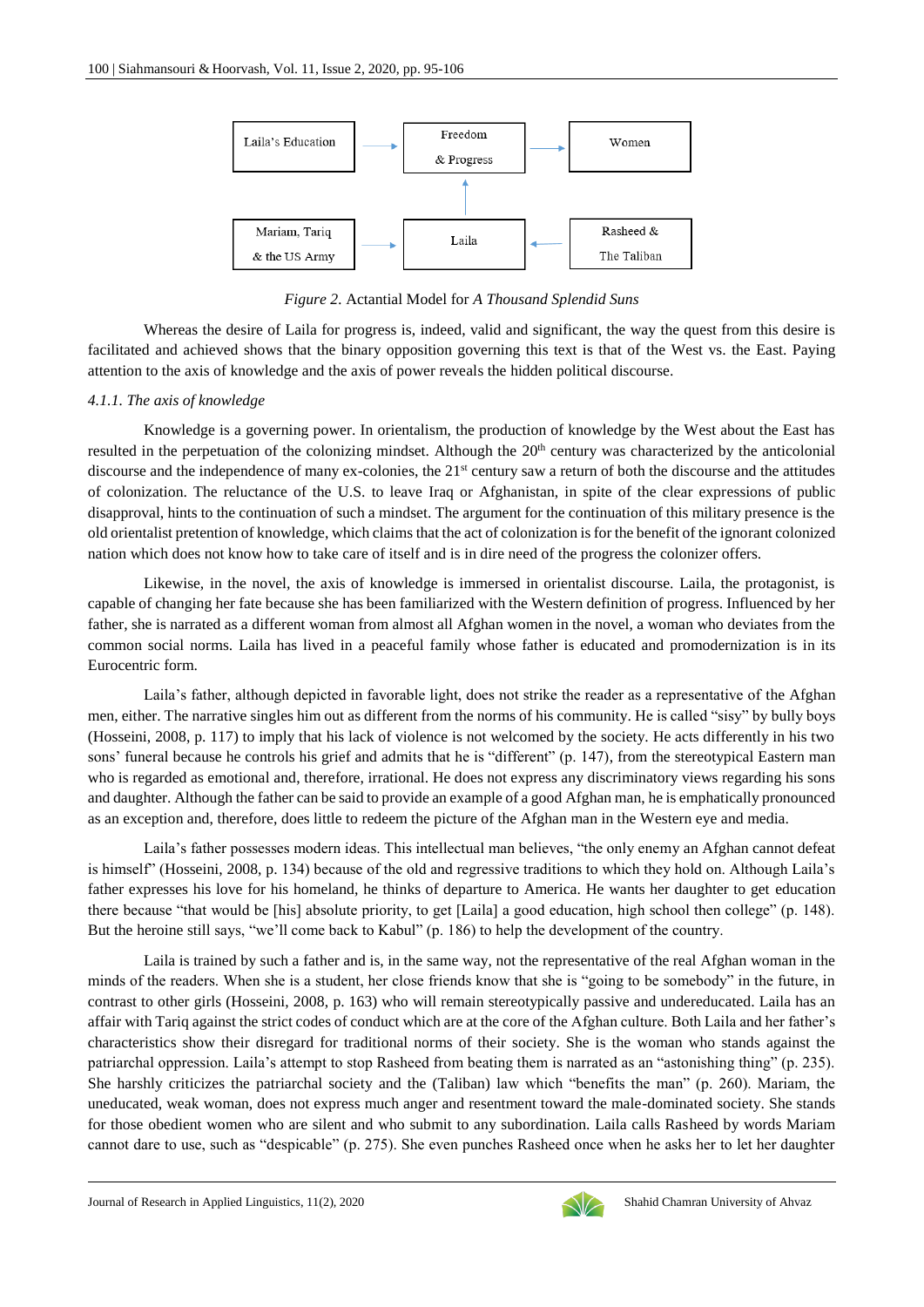go out for begging. Even her childhood nickname "Revolutionary Girl" (p. 112) demonstrates how different she is from the normal Afghan girl.

It is evident, then, that her difference is in their Eurocentric education which enables her to envision the kind of change which is easily understood and embraced by the Western reader. The axis of knowledge in this narrative sets the quest in motion in the direction of this orientalist understanding of the needs of the Afghan community.

# *4.1.2. The axis of power*

The axis of power includes the relationship between the subject, helper, and opponent. As the word *power* clarifies here, one can find clear political implications along this axis in the narrative of *A Thousand Splendid Suns*. The opponent of the story is depicted in a negative light, which coincides with the very stereotypical image of the Eastern man in the orientalist discourse. Rasheed is portrayed as a man with a "big, square, ruddy face" and a hooked nose (Hosseini, 2008, p. 53) who hardly possesses any admirable characteristics. He is a villain without any complications of that term and, at the same time, is narrated as a stereotypical Eastern man with extremely misogynistic attitudes. Rasheed thinks that giving freedom to women means to loose "control of wife" (p. 69), which spoils a man's honor and pride. These show how he deems women as belongings to their husbands. He taunts the wives as women who are "like children," whose "brains are empty," (pp. 97-98) and keeps throwing the women offensive words. He punches, slaps, kicks, beats, and enacts violence on his wives; he is portrayed as a wild man with no senses. The omniscient narrator explains, "this man's will felt to Mariam as imposing and immovable as the Sefid Kouh mountains looming over Gul Daman" (p. 70). The extremity of the man's dominance over his wife is compared to the height of a tall mountain in Afghanistan, which implies the connection between the man's phallic power and dominance over women to the geographical background. Because Rasheed's behavior is regarded by the narrative as an enactment of the traditional patriarchal norms of the Afghan society, the reader will not have much difficulty in generalizing these traits to the image of the Afghan man, in general. The image is supported by other male characters' violence, polygamy, and insensitivity toward women (e.g., Mariam's father).

Undoubtedly, the present study does not hesitate to condemn violence and misogyny. However, the point is that the Eastern man's level of meanness in the novel seems to suggest a generalization and because it complies with the way the West observes the stereotypical Eastern man, it is easily accepted by the reader. Though the Afghan culture is, indeed, a patriarchal culture, the violent oppression of the women in that culture is represented as the only narrative in the novel because we do not see the many healthy Afghan families that could live side by side—an unhealthy family like that of Rasheed. Whereas many examples of nonviolent relationships and loving and caring Afghan fathers, husbands, and lovers can be found in the history of the literature of Afghanistan, the novels and memoirs that have attracted the attention of the Western readers in the past two decades demonstrate a serious lack in this regard. If a man is shown in positive lights (like Laila's father or Tariq), he is cast as an exception to the norm, which is the wife-beating, woman-hating, terrorloving Afghan man.

Rasheed's extent of violence is paralleled to Taliban's violent image in the Western eye. Laila sees Rasheed as pro-Taliban, calling both the husband and the regime as savages. Rasheed is narrated as an uncivilized, terrorist-like man. Even his interest in looking for "dagger" and "riffle" (Hosseini, 2008, p. 73) when going out with his wife is related to his association with terror and violence. Likewise, the society of this novel is populated by men, each and every one of whom is a threat to the protagonist. If she is beaten up at home by Rasheed, she is also beaten up, arrested, or threatened in the street by other men, who are usually the Taliban. The violence inflicted on Laila is associated with the rule of the Taliban.

According to Rostami-Povey (2007), the majority of the ethnic groups living in Afghanistan are Pashtuns who have their specific rules and codes. Their law says, "it is the absolute duty of men to protect the respectability of women and to protect the integrity of the homeland. This does not imply that women are passive" (p. 4). Such a male-dominated society, according to Rostami-Povey (2007), existed before the Taliban, even before the advent of Islam and is part of the culture and politics of Afghanistan. Therefore, it is "simplistic" (pp. 129-30) that the West has tried to associate all cultural elements to the Taliban's oppression, disregarding the deep cultural tendencies that have been actively implemented by men and women for centuries.

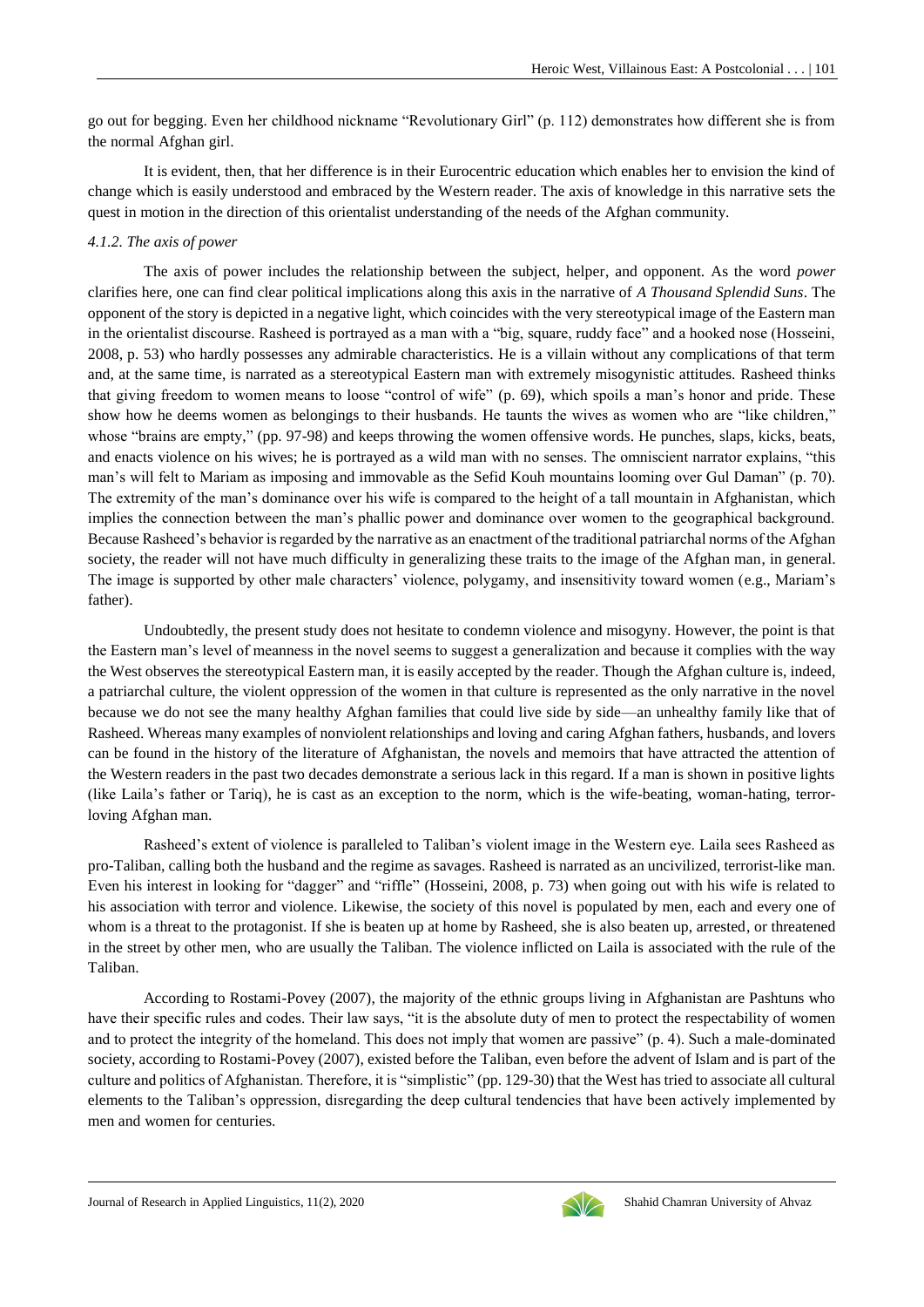The novel introduces the Afghan women as those who "endure all that falls upon [them]" (Hosseini, 2008, p. 90). One thing that is depicted to have fallen upon the Afghan women is burqa, a kind of hijab pictured in the novel as a means of oppression. This view differs from what many Afghans think of it. It seems that the narrative depicts the oppression of the Eastern women through the Western feminist perspective, with Laila as its representative, which disregards the study of the meanings of these cultural codes in the Eastern context. In an inquiry, to which Abirafeh (2010) refers, it has been revealed that burqa is not taken as a limitation for most women in Afghanistan and they do not regard it as oppression. Most believe that burqa "protects them and gives them a freedom they feel they could not have without it" (p. 89). This may sound very strange from a Western feminist point of view, but it is the practitioners of a cultural code who should have the voice to define the underlying meanings of those codes. Associating burqa with Islam and Islam with regression and terror is more in the interest of the Western colonizers than the Eastern women. The novel does not reveal that burqa was used in many parts of Afghanistan, even before the Islamic regime, as a symbol of "modesty and respectability" (Abu-Lughod, 2013, p. 35). But the narrator refers to the "limited, grid-like visibility of burqa" with Laila's "feet still stumbling over them" (Hosseini, 2008, p. 225). The women of the novel never choose burqa of their own free will, it is always imposed on them. The narrator defines burqa as cumbersome, "tight and heavy" and "strange" (p. 71).

Considering burqa as a veil which robs women of their agency, Western feminism reduces the identity of the Eastern women to their own standard of gender. To gain universalism, the West "strips the people from their cultural identity. Culture becomes superficially the backdrop against which gender is written" (El Guindi, 1999, p. 75), whereas in many Muslim countries, religious, cultural, and social identities are significant parts of individual identity (Khan, 2014, p. 5). The fact that even after the fall of the Taliban many Afghan women continued to wear burqa astonished the West, which did not understand that they regarded it as an honor, not an oppression (Pazira, 2003). Relating burqa to gender discrimination alone, the novel uses it as a means to display the inferiority of the East for having such a tradition, which is against women's progress. Whereas the Taliban's rule (and the period of Mujahideen's rule and political turmoil before that) had terrible outcomes for women's safety, liberty, and rights, the way the novel approaches these issues is more in tune with the simplistic images of the Afghan women in the Western media than with the serious and complicated struggles the women were actually facing.

But if the novel shows the opponent through its imposition of violent power, the subject gains heroic stature by resisting that power. The orientalist stereotypes are highlighted by the conflict between the villainous opponent and the powerful presence of the subject who seeks the valuable, urgent, and sacred task of freedom. Although Laila's extent of agency is questionable, because without the extraordinary help of the helpers, she is incapable of fulfilling her mission, the emphasis put on her singularity and difference is obvious. By attributing change and progress to the exceptional woman raised by the exceptional father, the novel undermines the agency of the real Afghan women in changing their lives for the better. The readers never learn about the actual Afghan women who are, and have been, actively seeking their rights and valuable achievements—women who are of and inside the culture they wish to revise. And even Laila's mission is not fulfilled without the intervention of the U.S. troops, doubly emphasizing that the cause of her survival is her closer connection to the Western values and norms. This role of the West in the narrative as a savior is similarly evident by the application of Todorov's narratological model to the novel.

# *4.2. Equilibrium/Disequilibrium*

# *4.2.1. The East as the cause of disequilibrium*

Todorov's model of equilibrium/disequilibrium suggests the importance of the turning points in the narrative of a novel when the order and balance are broken or restored. The conspicuous disequilibrium moment in *A Thousand Splendid Suns* is the outbreak of the war in Afghanistan. Prior to that, Laila lives with her family and has a fairly quiet life. It is with the Soviet invasion of Afghanistan that Laila loses her family and her lover and is forced to live with Rasheed. Russia, the antagonist of the U.S. politics, is the original source of violence and bloodshed in this novel. Although it is hard for the narrative to deny that under the pro-Soviet government women's freedom grew rapidly, the situation of Laila's family life and the society's security are deteriorated.

The turmoil brought about by the Soviet occupation is soon replaced by the novel's depiction of the horrors of the rule of Mujahideen and later by the Taliban. Mujahideen were the Afghan militant groups who were secretly supported

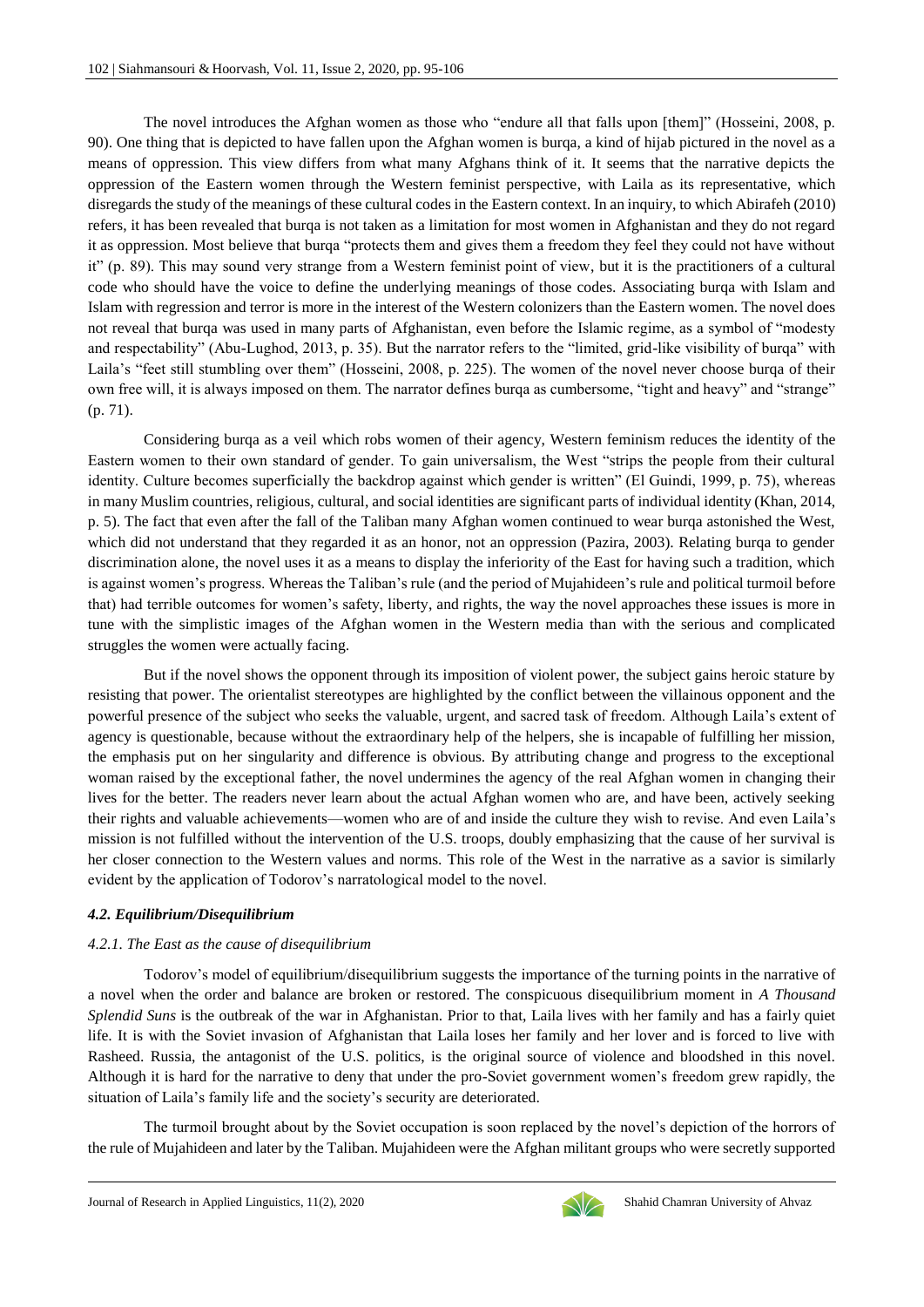by the U.S. (Carlisle, 2010) and managed to free Afghanistan from the Soviet rule. America's aid to Afghanistan to fight against the Soviets was a cold war project because of the communists' threat to the influence of the U.S. in the East (Little, 2008). Mujahideen's period of power is narrated as a time of horror and violence, with the narrative emphasizing their Islamic laws and totally neglecting their close connection with the U.S. There is, indeed, little difference between the Mujahideen and the Taliban the way the novel depicts them, except for the greater force of the Taliban power due to the fact that they were united.

Similarly, Rasheed and his traditional views are narrated to be the source of disequilibrium, conflict, and terror in Laila's personal life, as if their family life is a replica that shows the clashing ideologies of the U.S. and the Islamist regimes. Their home is a microcosm of the Afghan society, confirming the terrorist lifestyle which is proviolence and unsafe, especially for women and, therefore, in need of the West's intervention.

# *4.2.2. The West as the bearer of equilibrium*

The equilibrium is restored in the novel, on a personal level, by Mariam's murder of Rasheed which sets Laila free and, on a social level, by the arrival of the U.S. army annihilating the Taliban. They bring reformation, change, and modernization to the world of the novel, which pave the way for Laila to teach at school, reaching emotional equilibrium in the end of the novel. The problem with the novel is that in its excitement to welcome the Western modernization of Afghanistan by the presence of the American army, it forgets to acknowledge the resistance of a culturally rich country like Afghanistan to many of the instances of this modernization which disregards their own heritage and also it refrains from depicting the continuation of the war and terror in Afghanistan for a long time after the American invasion.

America is narrated to have the power to save Afghanistan, especially its women. Yet, the novel does not ask if the U.S. had intentions beyond saving the Afghan people with their war on terror. When the U.S. army enters the country, Tariq seems happy because he hopes that they kill the terrorists and bring peace back, whereas Laila is anxious about people's death in the war, but, at last, "she knows that [Tariq] is probably right" (Hosseini, 2008, p. 375). This war is narrated as necessary because hope ensues from it. This is the moment in the narrative when the pro-Western heroine, who has tried so hard to escape from Afghanistan, even at the expense of other people's lives (after all, she only manages to run when Mariam murders Rasheed, which results in her execution at the hands of the Taliban), suddenly feels ready to return to Afghanistan to be a part of the progress. Laila is reminded of her father's words when the American army enters her country: "you can be anything you want," and "when this war is over, Afghanistan is going to need you" (p. 378).

The application of Todorov's model on the novel can be summarized as seen in Table 1:

|          | Bearer of Equilibrium | Cause of Disequilibrium                          |
|----------|-----------------------|--------------------------------------------------|
| National | The U.S. Army         | War<br>(The Soviet, Mujahideen, and the Taliban) |
| Personal | Laila                 | Rasheed                                          |

# Table 1. *Todorov's Narrative Model*

The attack on Afghanistan is described as "not such a bad thing". The consequent improvements are emphasized, in contrast to Afghanistan's previously desperate state. There are "schools built in Kabul, roads paved, women returning to work"; "most of streets are paved, lined with fragrant pines," as if pines would grow overnight; "there are municipal parks and libraries in mid-construction, manicured courtyards, freshly painted buildings" and "electricity is steady" (Hosseini, 2008, p. 374). After America's arrival, drought is replaced with rain and snow, cinemas are opened, and folklore music is heard. Carefully avoiding reference to the continuation of violence and military conflicts in the various parts of Afghanistan, daily explosion of bombs, and groups of people's resistance to the American occupation, the novel depicts the post-U.S. invasion Afghanistan as safe and in progress, looking thankfully to the U.S. army as its savior. But what does this saving imply?

After the 9/11 attacks and America's entrance to Afghanistan, many reports were released regarding the terrible situation of the women in Afghanistan (Sacirbey, 2010). The images of the distressed, oppressed, and victimized Afghan women who were tortured at the hands of the Taliban abounded in the Western media. There were photographs,

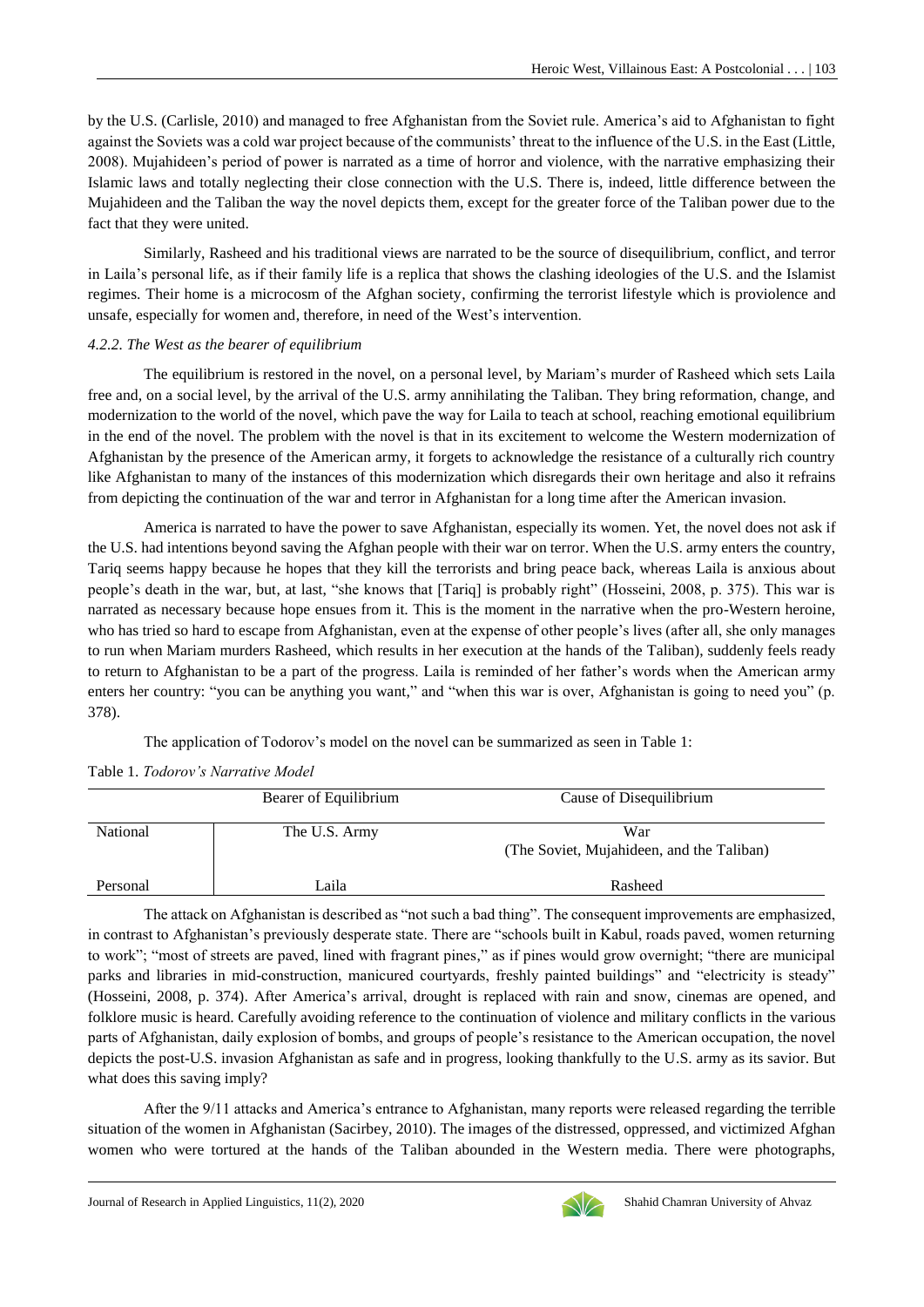interviews, reports, and memoirs which all pointed out how terribly the Afghan women were suffering and affected the following pictures of the Eastern women (Shapiro 2010). Though the long-standing sufferings of the Afghan women were very real, the sudden interest of the Western media in them was unprecedented. This image had a great role in sanctifying the U.S. attack on Afghanistan backed by NATO in the eyes of the American and European public, turning it into a holy mission of saving the innocence. Hosseini (2008), whose narrative directly reflects the Western media representation, has also provided a victimized image of the Afghan woman whose only hope is the West.

According to Abu-Lughod (2013), "when you save someone (Afghan women), it means that you are saving her from something and you are saving her to something." This statement implies that "projects of saving other women depend on and reinforce a sense of superiority" (p. 47), which results in imposing a foreign culture on the Eastern women to change them into what the Western feminism dictates, not hesitating to ask whether they have the ability to recognize and express how they want their situation to improve. This is reminiscent of Spivak's (2013) sentences, "white men are saving brown women from brown men" (p. 92). Outlawing the culture of Other women, or Subaltern in Spivak's (2013) terminology, results in women's inability to express themselves because adopting the Western culture leaves the Eastern women voiceless. Furthermore, it implies that the Eastern women have no discourse to speak with and the only discourse to gives them power is that of the West.

The Western feminism claims to help the Eastern women have their own voice. However, it has been criticized for assuming a homogenous, fixed identity for the Eastern women—The Third World women—by depicting the Eastern culture as oppressive in its totality. Mohanty (1984) relates the reason of such depictions to the Western hegemony with imperialist goals, "defining women as archetypal victims freezes them into 'objects-who-defend-themselves,' men into 'subjects-who-perpetrate-violence' and (every) society into powerless (read: women) and powerful (read: men) groups of people" (p. 339). That is also how Rostami-Povey (2007) asserts that the matter of gender equality in once-colonized countries is a two-side issue: one side pointing at challenging the male-oriented society and another pointing at imperial hostility. If women are proved to be powerless, the role of the colonizer is that of a savior of, at least, half of the nation, which easily sanctifies the colonization project. And, this is what the novel seems to suggest.

In Hosseini's (2008) novel, terror and chaos ensue from the Afghan culture and religion which have caused disequilibrium and it is the holy mission of the West to eliminate these sources of strife and restore equilibrium, replacing oppression, war, and patriarchy with prosperity, peace, modernity, and freedom. The plot twists of the narrative, therefore, reveal the underlying ideology of orientalism.

#### **5. Conclusion**

Said's concentration on the creation of the orient by the West corresponds to this narrative. Khaled Hosseini has represented the East from a female hero's perspectives. The narrator's voice looms over the narrative as an omniscient narrator, and the reader is forced to see the Afghan world the way the narrator represents it.

Here, not only does the author act like a colonizer on the reader enforcing the discourse of his novel, but he also represents the East as inferior to the West and in need of progress. The influence of the discourse of Islamophobia as a new face of orientalism and the image of the Middle East in the Western media as terrorist are evident here. In fact, it seems that the discourse of orientalism has been reinforced by the narrative which seeks to justify America's war on Afghanistan. The study of the narrative structure of the novel helps demonstrate this point clearly.

Greimas' narrative model has shown that the subject actant, influenced by the heroine's father's notion of pro-Western modernization, crosses the borders of her traditional culture. Her association with the Western values is shown to result in benefits. In other words, although an Afghan woman, Laila is the Self, the bearer of peace, and the representatives of rationality. On the other hand, the opponent actants of the narrative repeat the orientalist image of the Easterner whose features are exaggerated by rhetoric and repetition which dehumanized them. Hence, the Other is the traditional East, uncivilized, abnormal, and inhuman, causing anarchy, war, and danger.

The narrative model of Todorov also illuminates that, in the novel, disequilibrium is caused by the Easterners and Islamic values, whereas equilibrium is restored by forces associated with the West and its culture of progress. The protagonist comes from the East, lives there to the end of the novel, and shows her affection to her country; however, her dream of making progress is inspired by her pro-Western education and comes true after the equilibrium is restored by

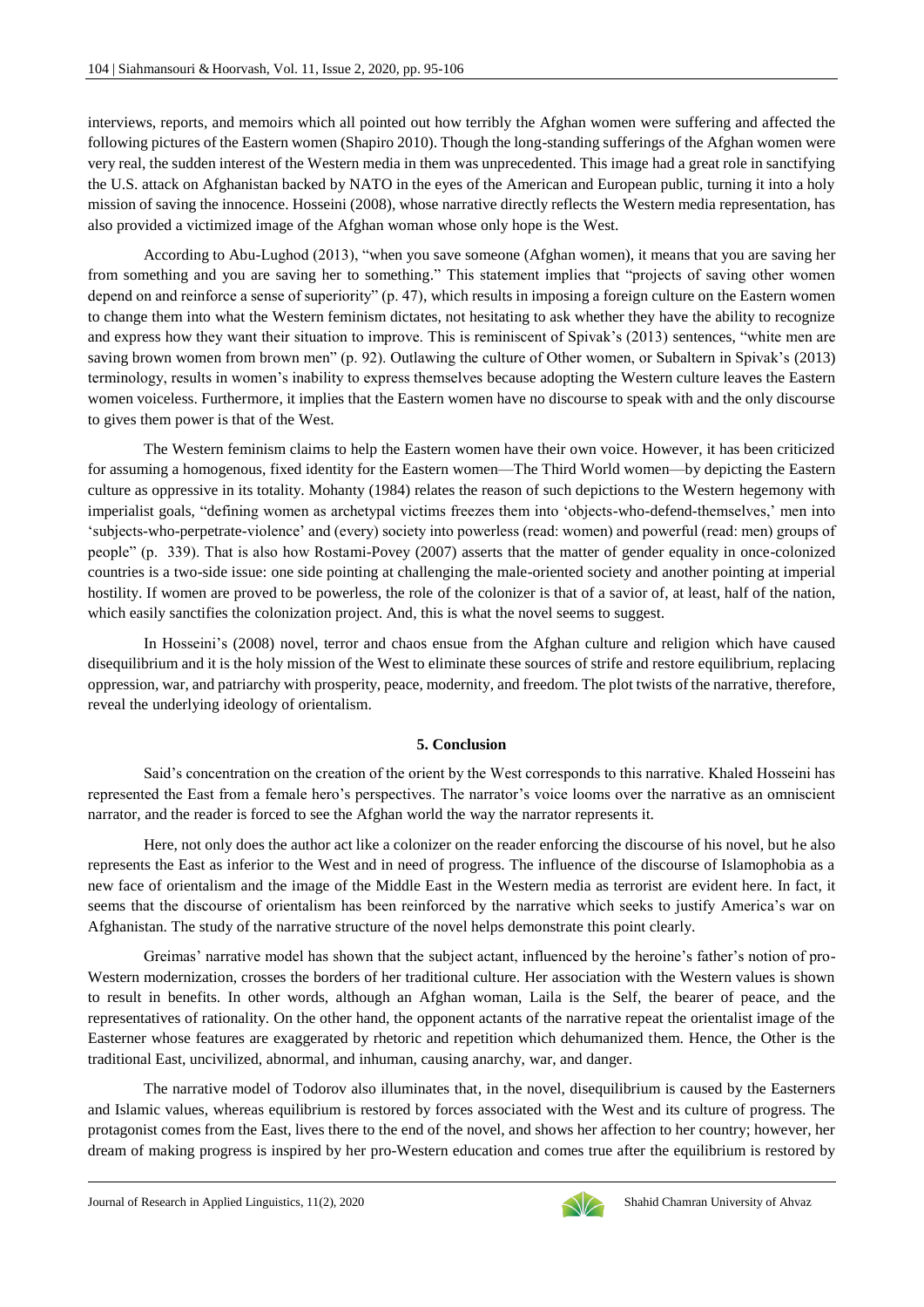the American army. Therefore, there is a covert, yet effective, influence of the West at work in the narrative. These narrative models show that the deep structure of the novel tends to condemn the Eastern norms and values and privilege the opposite by emphasizing the liberty and progress the Western values and traditions bring about. It has also been implied that to have affiliations with the Western values helps one to survive the hostile situation and ensues liberation, fulfillment, and happiness.

This is not to say that violence, war, danger, or lack of liberty for women are acceptable in the Eastern culture and should be respected. But the novel fails to show that the struggle against these atrocities in the East has a history much older than the U.S. invasion. By selectively representing these problems as specific to the East and as the norm of the Eastern culture, the novel undermines the right of the Afghan people to decide for their own fate, representing them as inferior, ignorant, and dangerous. These qualities emphasize the already established orientalist stereotyping of the East which can only result in the perpetuation of the colonial mindset.

Postcolonial studies remind us of the fact that in order to challenge the binary of the superior West vs. the inferior East, both the East and the West should try to understand how these stereotypes are constructed and how they affect the consciousness of the readers. By decoding the orientalist attitude represented through the narrative structure of this novel, the postcolonial, poststructuralist reading can show how those structures are the products of the dominant, Eurocentric discourse of the time and, therefore, are cultural constructions that can and should be challenged and deconstructed to pave the way for a new understanding between the East and the West.

# **References**

- Abirafeh, L. (2010). Gendered aid intervention and Afghan women: Images vs. realities. In F. Shirazi (Ed.), *Muslim women in war and crisis: Representation and reality* (pp. 77-91). Austin: University of Texas Press.
- Abu-Lughod, L. (2013). *Do Muslim women need saving*? Cambridge: Harvard University Press.
- Ahmad Pir, F., & Vats, K. (2017). Diasporic studies in the novels of Khaled Hosseini. *Literary Herald Journal*, *3*(1), 884- 89.
- Ashcroft, B., Griffiths, G., & Tiffin, H*.* (2007). *Postcolonial studies*: *The key concepts.* London: Routledge.
- Bluemental, R. (2012). Looking for home in the Islamic diaspora of Ayaan Hirsi Ali, Azar Nafisi, and Khaled Hosseini. *Arab Studies Quarterly*, *34*(4), 250-64.
- Carlisle, R. P. (2010). *Afghanistan war*. Philadelphia: Chelsea House.
- Edwards, J. (2015). *Expatriate literature and the problem of contested representation: The case of Khaled Hosseini's The kite runner.* Retrieved October 15, 2019, from the World Wide Web: [https://www.researchgate.net/publication/2424](https://www.researchgate.net/publication/2424%2019801_Expatriate_Literature_and_the_Problem_of_)  [19801\\_Expatriate\\_Literature\\_and\\_the\\_Problem\\_of\\_C](https://www.researchgate.net/publication/2424%2019801_Expatriate_Literature_and_the_Problem_of_)ontested\_Representation\_The\_Case\_of\_Khaled\_Hosseini's\_ The\_Kite\_Runner1
- El Guindi, F. (1999). *Veil: Modesty, privacy, and resistance*. Oxford: Berg.
- Gandhi, L. (1998). *Postcolonial theory: A critical introduction*. Australia: Allen and Unwin.
- Gordan, M. (2013). Resistance, a facet of postcolonialism in women characters of Khaled Hosseini's A thousand splendid suns. *International Journal of Applied Linguistics and English Literature*, *2*(3), 240-47.
- Greimas, A. J. (1977). Elements of a narrative grammar. *Diacritics*, *7*(1), 23-40.
- Greimas, A. J*.* (1987). *On meaning: Selected writings in semiotic theory.* Minnesota: University of Minnesota Press.
- Guar, R., & Gunwant, S. (2016). The kite runner: A new historicist reading. *IUP Journal of English Studies*, *11*(22), 57- 68.
- Hosseini, Kh. (2008). *A thousand splendid suns*. New York: Bloomsbury Publishing Plc.
- Hunts, S. (2009). Can the West read? Western readers, oriental stereotypes, and the sensational response to The kite runner. *ECLS Student Scholarship*, 1-19.